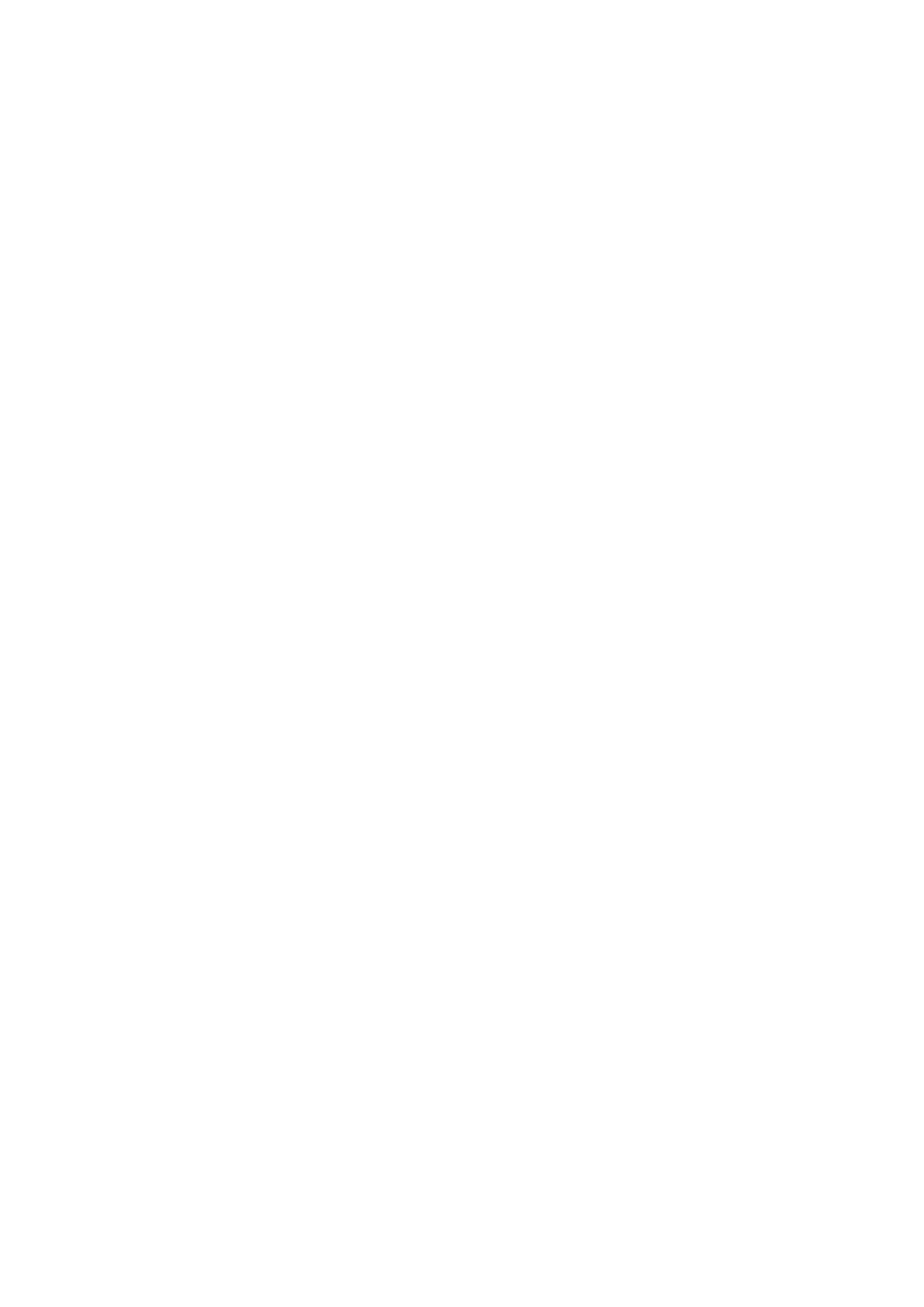

Resolution number IMSB/2018/12

MOVED by Deputy Chairperson G Wilcox, seconded by IMSB Member T Hohneck: That the Independent Māori Statutory Board:

a) accept the apology from J.Brown

## **2 Declaration of Interest**

There were no declarations of interest.

## **3 Confirmation of Minutes**

Resolution number IMSB/2018/13

MOVED by IMSB Member T Henare, seconded by IMSB Member R Blair:

That the Independent Maori Statutory Board:

a) confirm the ordinary minutes of its meeting, held on Monday, 19 February 2018, including the confidential section, as a true and correct record.

**CARRIED**

### **4 Extraordinary Business**

Auckland Transport Directors Panel : Item 12

## **5 Financial Report to 31 December 2017**

Resolution number IMSB/2018/14

MOVED by Deputy Chairperson G Wilcox, seconded by D Kirkwood:

That the Independent Māori Statutory Board:

a) receives the Financial Report to 31<sup>st</sup> December 2017

#### **CARRIED**

## **6 Financial Report to 31 January 2018**

Resolution number IMSB/2018/15

MOVED by T Kake, seconded by IMSB Member T Hohneck:

That the Independent Māori Statutory Board:

a) receives the Financial Report to  $31<sup>st</sup>$  January 2018

## **CARRIED**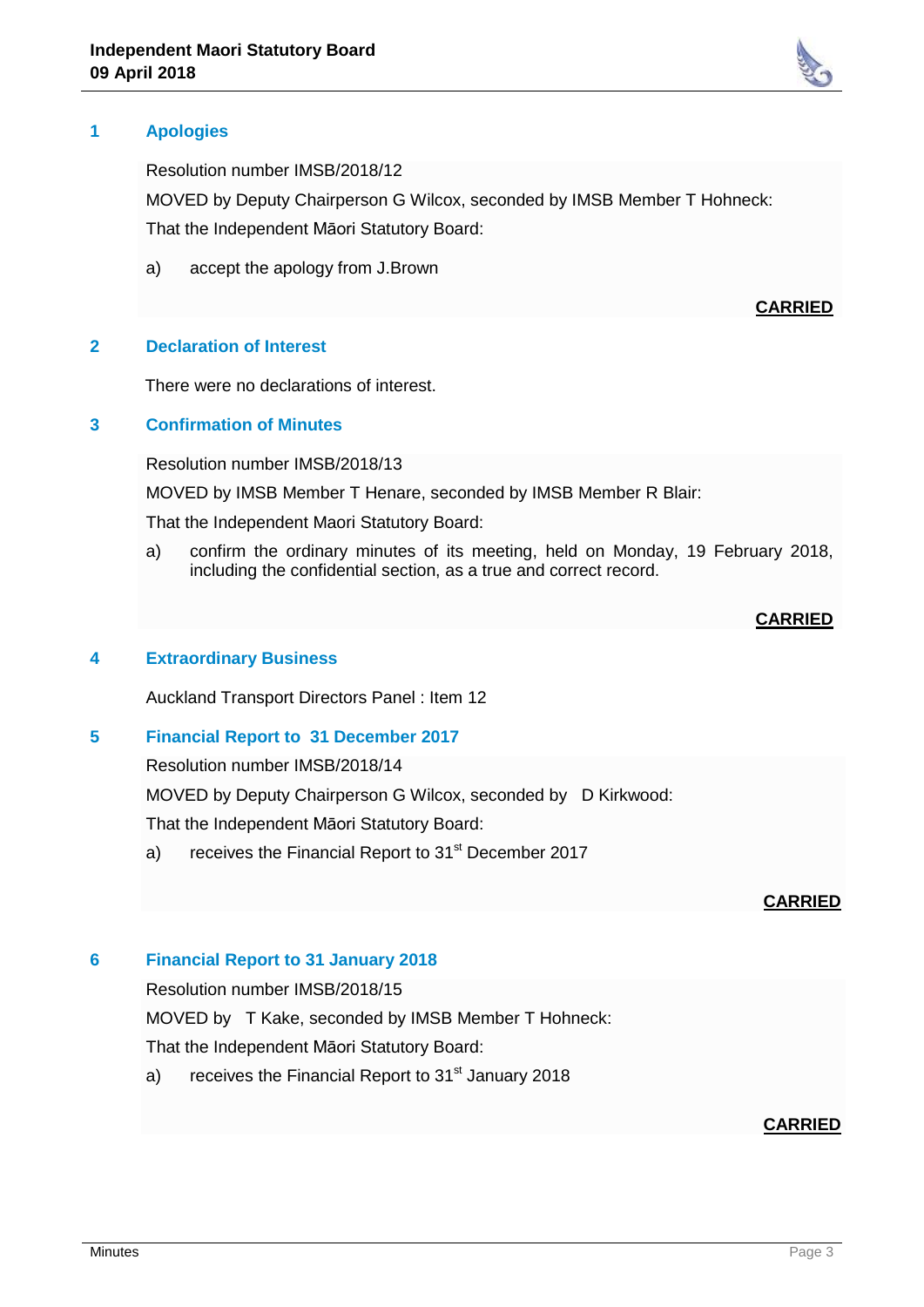

Resolution number IMSB/2018/16

MOVED by IMSB Member L Ngamane, seconded by Deputy Chairperson G Wilcox:

That the Independent Māori Statutory Board:

a) receives the Financial Report to  $28<sup>th</sup>$  February 2018

# **CARRIED**

# **8 Update Board Strategic Priorities Report - April 2018**

Resolution number IMSB/2018/17

MOVED by IMSB Member R Blair, seconded by D Kirkwood:

That the Independent Māori Statutory Board:

a) receives the Board Strategic Priorities Report April 2018

# **CARRIED**

# **9 Position Paper Māori Tourism**

Resolution number IMSB/2018/18

MOVED by IMSB Member T Henare, seconded by T Kake:

That the Independent Māori Statutory Board:

- a) receives the report
- b) approves the Position Paper Māori Tourism

# **CARRIED**

# **12 Independent Māori Statutory Board Appointment to Auckland Transport Directors Selection Panel**

Resolution number IMSB/2018/19

MOVED by IMSB Member L Ngamane, seconded by IMSB Member T Hohneck:

That the Independent Māori Statutory Board:

- a) receives the report
- b) appoints Renata Blair to be on the Auckland Transport Directors Selection Panel and Tau Henare as the alternate

**CARRIED**

## **13 Procedural motion to exclude the public**

Resolution number IMSB/2018/20

MOVED by IMSB Member R Blair, seconded by T Kake:

That the Independent Māori Statutory Board:

- a) exclude the public from the following part(s) of the proceedings of this meeting.
- b) agree that <<ENTER NAME, TITLE OF PERSON>> be permitted to remain for Confidential Item <<CONFIDENTIAL ITEM NO.>>:<<ITEM TITLE>> after the public has been excluded,

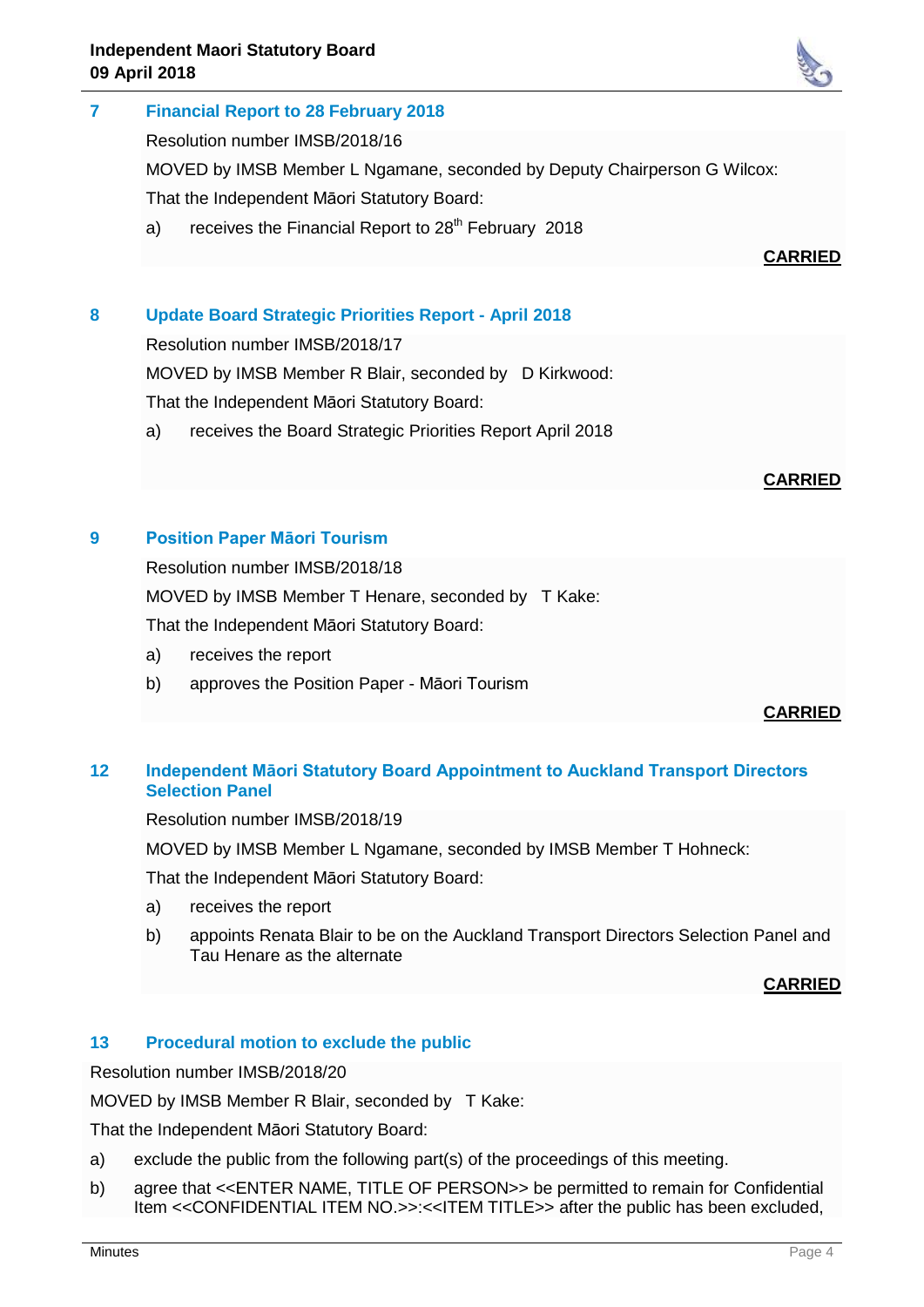

because of their knowledge of <<SPECIFY>>, which will help the Independent Māori Statutory Board in its decision-making.

The general subject of each matter to be considered while the public is excluded, the reason for passing this resolution in relation to each matter, and the specific grounds under section 48(1) of the Local Government Official Information and Meetings Act 1987 for the passing of this resolution follows.

This resolution is made in reliance on section 48(1)(a) of the Local Government Official Information and Meetings Act 1987 and the particular interest or interests protected by section 6 or section 7 of that Act which would be prejudiced by the holding of the whole or relevant part of the proceedings of the meeting in public, as follows:

| <b>Plant Hanging Agreement : 2010-2013</b>                                                                                                                                         |                                                                                                                                                                                                                                                                                                                                         |                                                                                                                                                                                                 |  |
|------------------------------------------------------------------------------------------------------------------------------------------------------------------------------------|-----------------------------------------------------------------------------------------------------------------------------------------------------------------------------------------------------------------------------------------------------------------------------------------------------------------------------------------|-------------------------------------------------------------------------------------------------------------------------------------------------------------------------------------------------|--|
| Reason for passing this resolution<br>in relation to each matter                                                                                                                   | Particular interest(s) protected<br>(where applicable)                                                                                                                                                                                                                                                                                  | Ground(s) under section 48(1) for<br>the passing of this resolution                                                                                                                             |  |
| The public conduct of the part of<br>the meeting would be likely to result<br>in the disclosure of information for<br>which good reason for withholding<br>exists under section 7. | $s7(2)(b)(ii)$ - The withholding of the<br>information is necessary to protect<br>information where the making<br>available of the information would<br>be likely unreasonably to prejudice<br>the commercial position of the<br>person who supplied or who is the<br>subject of the information.<br>In particular, the report contains | s48(1)(a)<br>The public conduct of the part of<br>the meeting would be likely to result<br>in the disclosure of information for<br>which good reason for withholding<br>exists under section 7. |  |

# **C1 Draft Funding Agreement : 2018-2019**

| C2 | <b>Presentation by PWC: Te Tiriti Audit of Auckland Council 2018</b> |  |  |  |  |
|----|----------------------------------------------------------------------|--|--|--|--|
|----|----------------------------------------------------------------------|--|--|--|--|

| Reason for passing this resolution                                                                                                                                                 | Particular interest(s) protected                                                                                                                                                                                                                                                                                                      | Ground(s) under section 48(1) for                                                                                                                                                               |
|------------------------------------------------------------------------------------------------------------------------------------------------------------------------------------|---------------------------------------------------------------------------------------------------------------------------------------------------------------------------------------------------------------------------------------------------------------------------------------------------------------------------------------|-------------------------------------------------------------------------------------------------------------------------------------------------------------------------------------------------|
| in relation to each matter                                                                                                                                                         | (where applicable)                                                                                                                                                                                                                                                                                                                    | the passing of this resolution                                                                                                                                                                  |
| The public conduct of the part of<br>the meeting would be likely to result<br>in the disclosure of information for<br>which good reason for withholding<br>exists under section 7. | s7(2)(b)(ii) - The withholding of the<br>information is necessary to protect<br>information where the making<br>available of the information would<br>be likely unreasonably to prejudice<br>the commercial position of the<br>person who supplied or who is the<br>subject of the information.<br>In particular, the report contains | s48(1)(a)<br>The public conduct of the part of<br>the meeting would be likely to result<br>in the disclosure of information for<br>which good reason for withholding<br>exists under section 7. |

## **C3 Update: Implementation of Mana Whakahono a Rohe provisions in the Resource Management Act**

| Reason for passing this resolution                                                                                                                                                 | Particular interest(s) protected                                                                                                                                                                                                                                                                                                        | Ground(s) under section 48(1) for                                                                                                                                                               |
|------------------------------------------------------------------------------------------------------------------------------------------------------------------------------------|-----------------------------------------------------------------------------------------------------------------------------------------------------------------------------------------------------------------------------------------------------------------------------------------------------------------------------------------|-------------------------------------------------------------------------------------------------------------------------------------------------------------------------------------------------|
| in relation to each matter                                                                                                                                                         | (where applicable)                                                                                                                                                                                                                                                                                                                      | the passing of this resolution                                                                                                                                                                  |
| The public conduct of the part of<br>the meeting would be likely to result<br>in the disclosure of information for<br>which good reason for withholding<br>exists under section 7. | $s7(2)(b)(ii)$ - The withholding of the<br>information is necessary to protect<br>information where the making<br>available of the information would<br>be likely unreasonably to prejudice<br>the commercial position of the<br>person who supplied or who is the<br>subject of the information.<br>In particular, the report contains | s48(1)(a)<br>The public conduct of the part of<br>the meeting would be likely to result<br>in the disclosure of information for<br>which good reason for withholding<br>exists under section 7. |

The text of these resolutions is made available to the public who are present at the meeting and form part of the minutes of the meeting.

## **CARRIED**